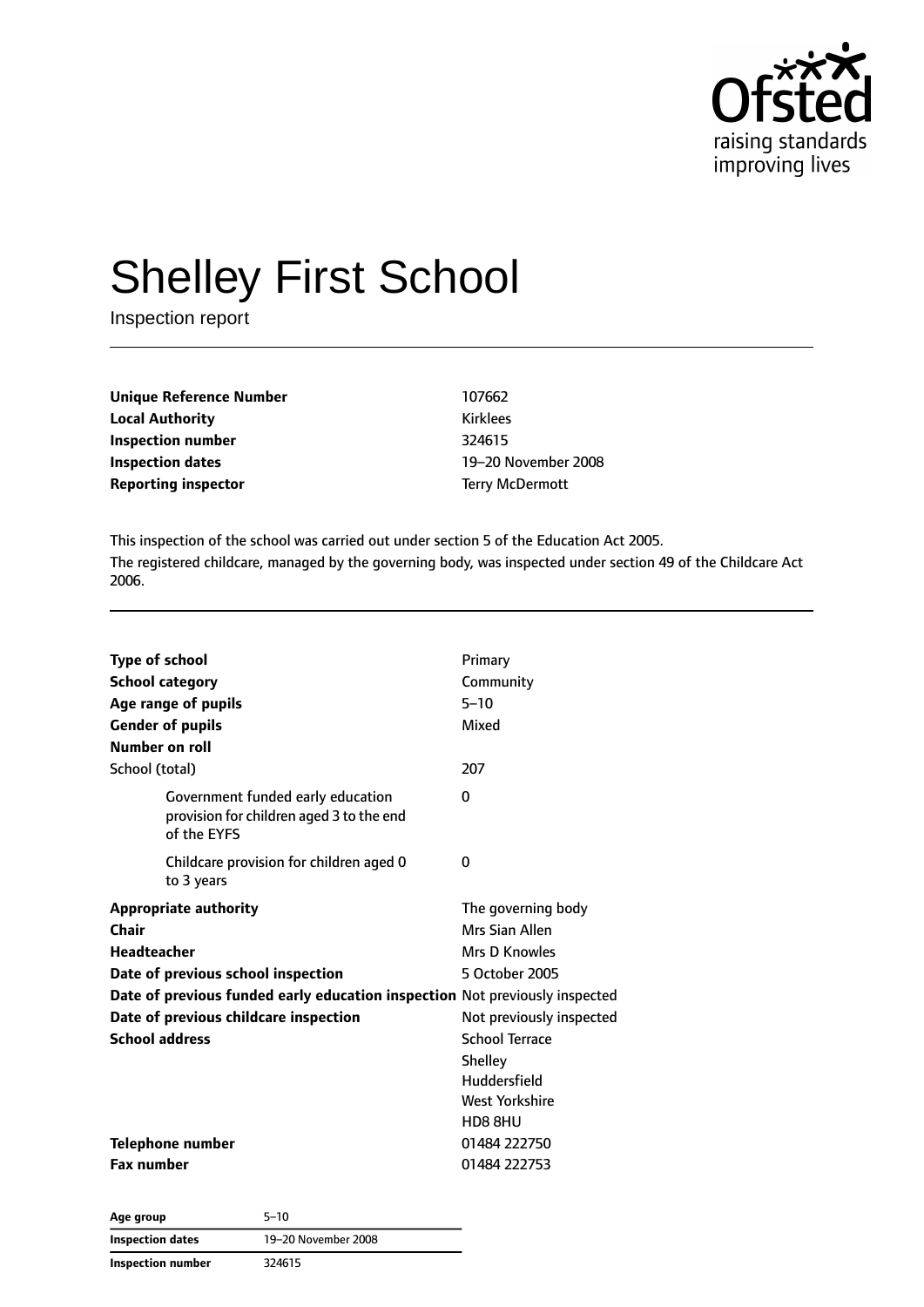.

<sup>©</sup> Crown copyright 2008

Website: www.ofsted.gov.uk

This document may be reproduced in whole or in part for non-commercial educational purposes, provided that the information quoted is reproduced without adaptation and the source and date of publication are stated.

Further copies of this report are obtainable from the school. Under the Education Act 2005, the school must provide a copy of this report free of charge to certain categories of people. A charge not exceeding the full cost of reproduction may be made for any other copies supplied.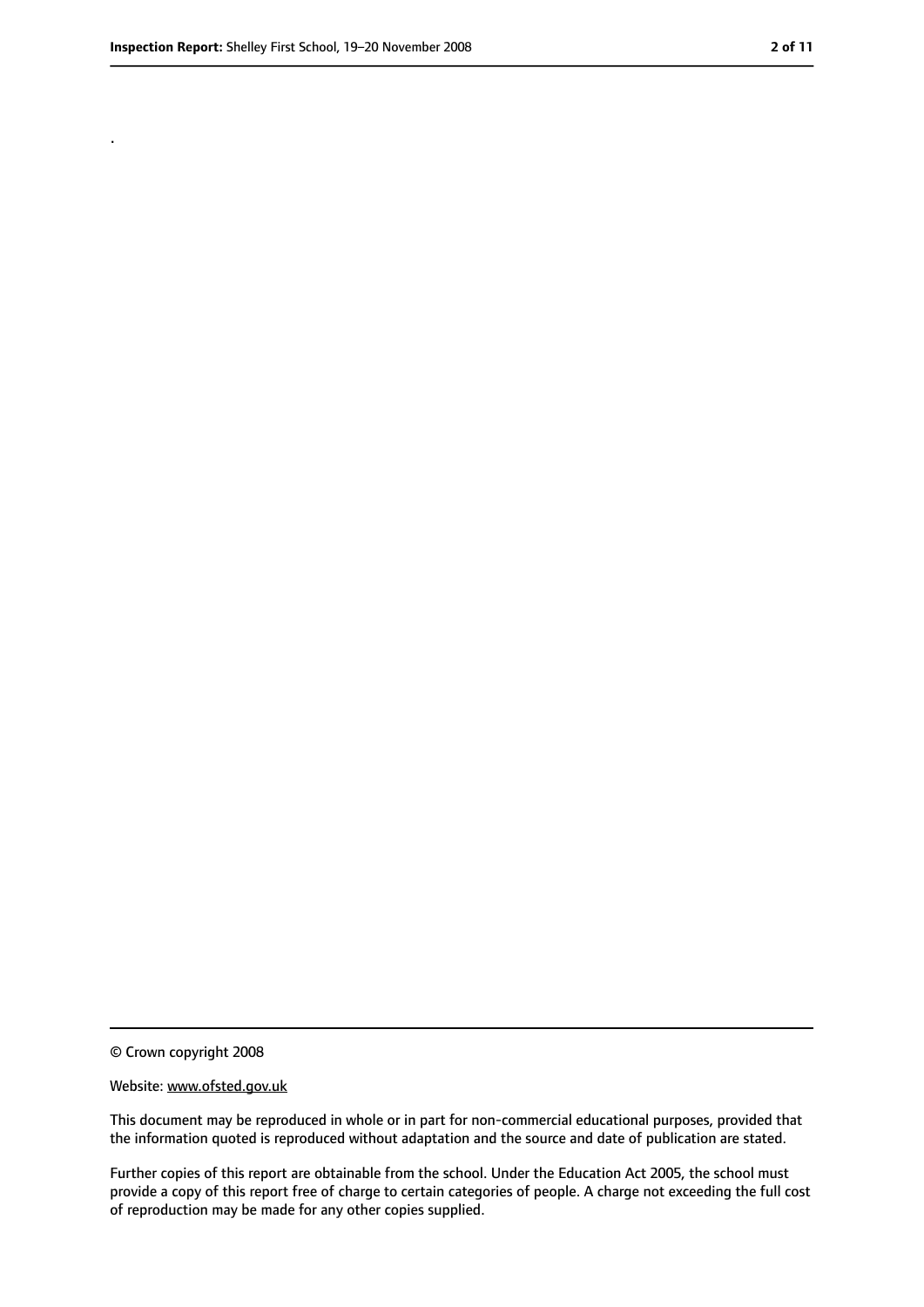# **Introduction**

The inspection was carried out by two Additional Inspectors.

## **Description of the school**

This smaller than average school serves the village of Shelley to the south of Huddersfield, an area of social and economic advantage. It has an integrated Early Years Foundation Stage (EYFS) which takes children into Reception year. The proportion of pupils eligible for free school meals is low. The proportions of pupils from a minority ethnic heritage and with a statement of special educational need are below average. The proportion of pupils with learning difficulties and/or disabilities is well below average. The school holds the Gold Healthy Schools, Investorsin Pupils, Investorsin People, Artsmark Gold, Eco-Schools Bronze, Royal Horticultural Society Campaign for School Gardening Level 3, and Activemark Awards.

## **Key for inspection grades**

| Grade 1 | Outstanding  |
|---------|--------------|
| Grade 2 | Good         |
| Grade 3 | Satisfactory |
| Grade 4 | Inadequate   |
|         |              |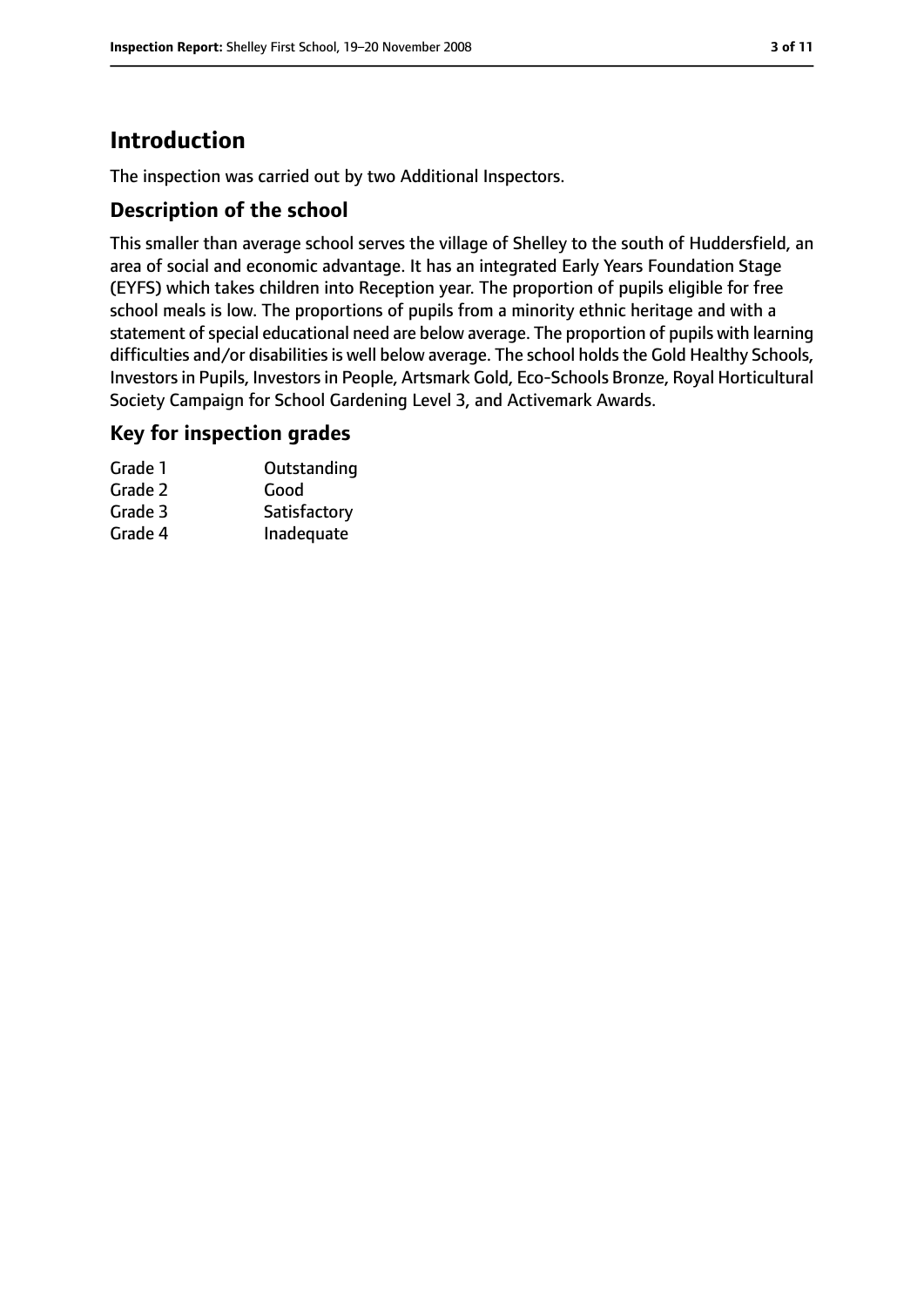# **Overall effectiveness of the school**

#### **Grade: 1**

This is an outstanding school. It provides high quality care and education for all its pupils. Under the excellent leadership of the energetic and forthright headteacher, there is a clear focus on helping pupils to make the best possible progress, whilst ensuring that they enjoy being at Shelley. The school has improved in many areas since its last inspection. It demonstrates an outstanding capacity to improve further.

Leadership, management and governance are outstanding. The school's evaluation of its work is detailed and accurate, because of the close and careful monitoring of the progress pupils make. This enables the school to plan effectively and to place its resources where they will best meet its pupils' needs. Leaders set challenging but realistic targets to ensure that improvement is sustained. The school provides outstanding value for money.

The achievement of all pupils, including those with learning difficulties and/or disabilities, is outstanding in relation to their broadly average starting points at the beginning of Reception year. By the time pupils reach the end of Year 2 their standards are high. They remain so until the pupils leave school at the end of Year 5. Pupils benefit greatly from the excellent start they get in EYFS and in Key Stage 1. After a small reduction in the rate of progress in Year 3, which is, nevertheless, good, pace is regained in Year 4, and increases even further in Year 5. Pupils also reach very high standards in their personal development. They take on responsibility willingly, and make informed choices about their eating, exercise and behaviour. Their spiritual, moral, social and cultural development is outstanding, and by Year 5 they are thoroughly effective members of the school and local communities. They are well aware of the wider world beyond the school gates, and are already taking an active role in that world.

These high standards are reached as a direct result of the rapid learning brought about by: excellent teaching; a wide ranging, exciting and well planned curriculum; and the outstanding care, guidance and support the school provides for each of its pupils. Excellent relationships underpin the calm but purposeful atmosphere that pervades the school. Pupils feel safe and happy. Excellent systems ensure that teachers have reliable information at their fingertips about the progress each individual pupil is making. This allows them to plan work which consistently challenges pupils at the very limits of what they know and can do.

Parents are overwhelmingly supportive of the work of the school and typically comment about 'a happy school that encourages all children to achieve their best and be proud. The school is an absolute gem'.

## **Effectiveness of the Early Years Foundation Stage**

#### **Grade: 1**

When children join Reception, their skills are broadly in line with national expectations. There is a marked gender difference on entry, with boys' early attempts at writing being a significantly weaker area. Because leadership and management of the EYFS are so strong, no opportunities are missed to develop skills and consolidate learning, and this gap is rapidly closed during the Reception year. Teaching is excellent, the curriculum is exciting and typically, by the time children enter Year 1, they have made outstanding individual progress and their attainment is well above national expectations across all areas of learning. Visits to pre-school provision and well organised arrangements for children to settle into the EYFS, ensure that children are quickly at ease with their teachers and the daily routine of learning. They get on very well with each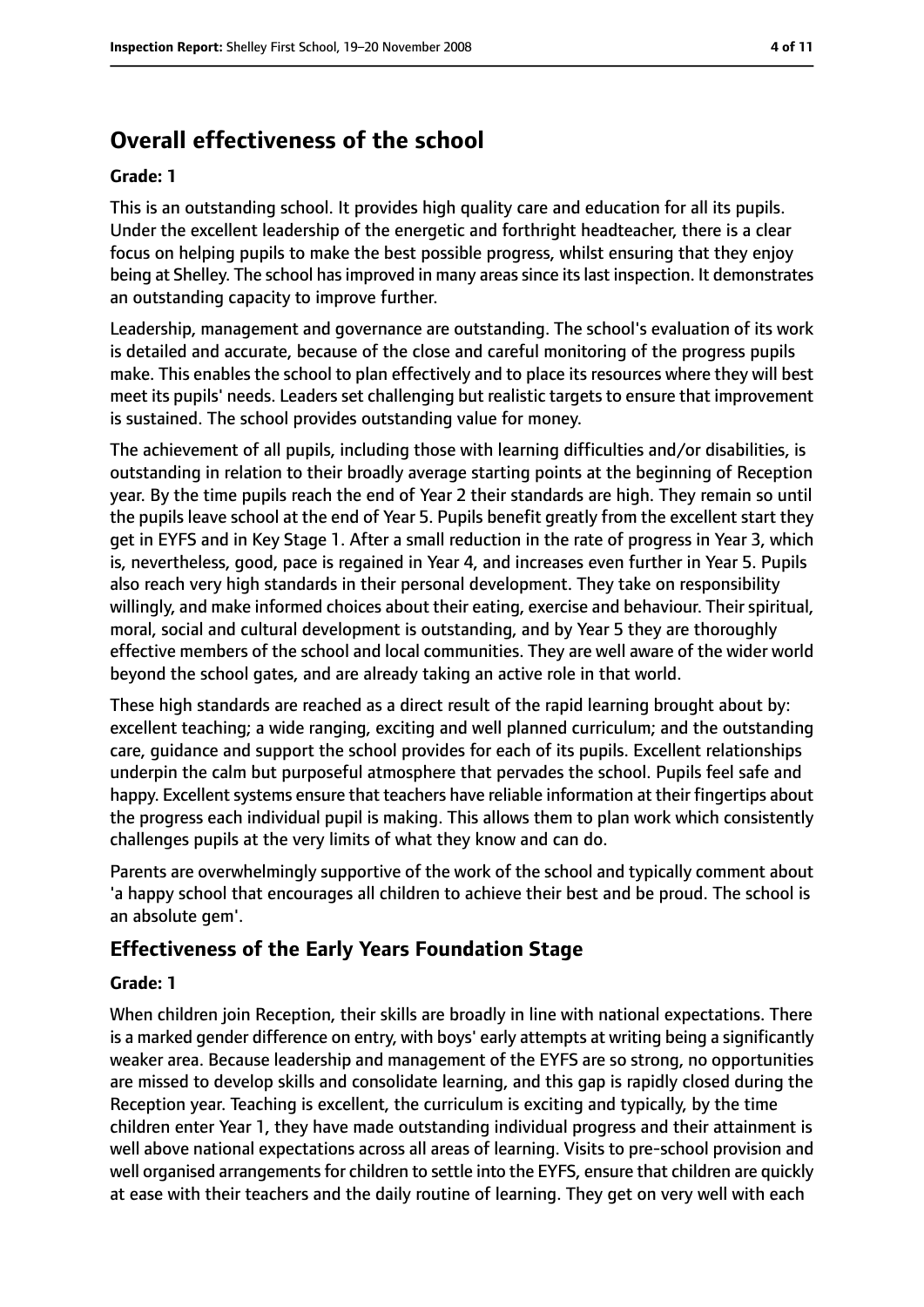other. The exciting range of indoor and outdoor activities available sparks children's interest, and they become curious and eager to learn. The very well planned curriculum is adapted flexibly according to children's interests. For example, the Forest School created within the school grounds has motivated children'sinterest in writing, and encouraged them to work collaboratively and develop skills in independent learning. This was clearly demonstrated when, after a scavenger hunt, children used twigs, branches and leaves to create self-supporting structures. Their teachers encouraged the use of expressive language to talk about the task and then used the outcomes to advance each child's learning. Staff meticulously gather and record observations and key examples of children's work in individual learning profiles that clearly show the progress each child makes. Parents are thrilled with the progress that their children make in response to this innovative provision.

## **What the school should do to improve further**

The school is already aware of areas requiring development but should still ensure that:

■ the progress pupils make in Year 3 replicates that made in other year groups across the school.

# **Achievement and standards**

#### **Grade: 1**

Children join the EYFS soon after reaching their fourth birthday. Their progress through Reception and Years 1 and 2 is exceptional. High standards at the end of Year 2 have been maintained for many years. Inspection evidence shows that standards reached by pupils when they leave the school at the end of Year 5 remain high. At age 10, almost all pupils are one year in advance of the national expectation in English, mathematics and science. Many are further forward than this. Pupils' work demonstrates good and very often better progress for all groups, in all years. Pupils with learning difficulties and/or disabilities make outstanding progress because their needs are very quickly identified, any support needed isskilfully provided and their progress is closely watched.

# **Personal development and well-being**

#### **Grade: 1**

Pupils' exceptionally strong spiritual, moral, social and cultural development springs from a strong sense of school community and joy in achievement. It is evident in all areas of the school. The enthusiasm and friendliness of the pupils is striking. They greet all new comers with courtesy and respect and are adamant that they feel safe in school because 'everyone treats people really nicely'. School councillors lead strong moral initiatives such as anti-bullying campaigns and pupils across the school vie for positions as Befrienders or Play leaders. Pupils have a very good understanding of healthy lifestyles and speak with feeling that 'eating junk food gives you a big tummy and if you don't get any exercise you can have a heart attack'. They have a remarkable respect for, and understanding of, economic well-being. With the appropriate funds from pupil-driven initiatives, they spend the money wisely on new football kit, water dispensers and play boxes. Pupils make an extremely positive contribution to their local community, most recently through their allotment and school garden schemes. They show awareness of the needs of others through a well established pattern of fundraising for local charities such as the Woodhead Mountain Rescue Team and international charities such as Lepra. Attendance is well above average and underlines pupils' high levels of enjoyment and extremely positive attitudes to school. As parents typically said, pupils 'want to do well and succeed'.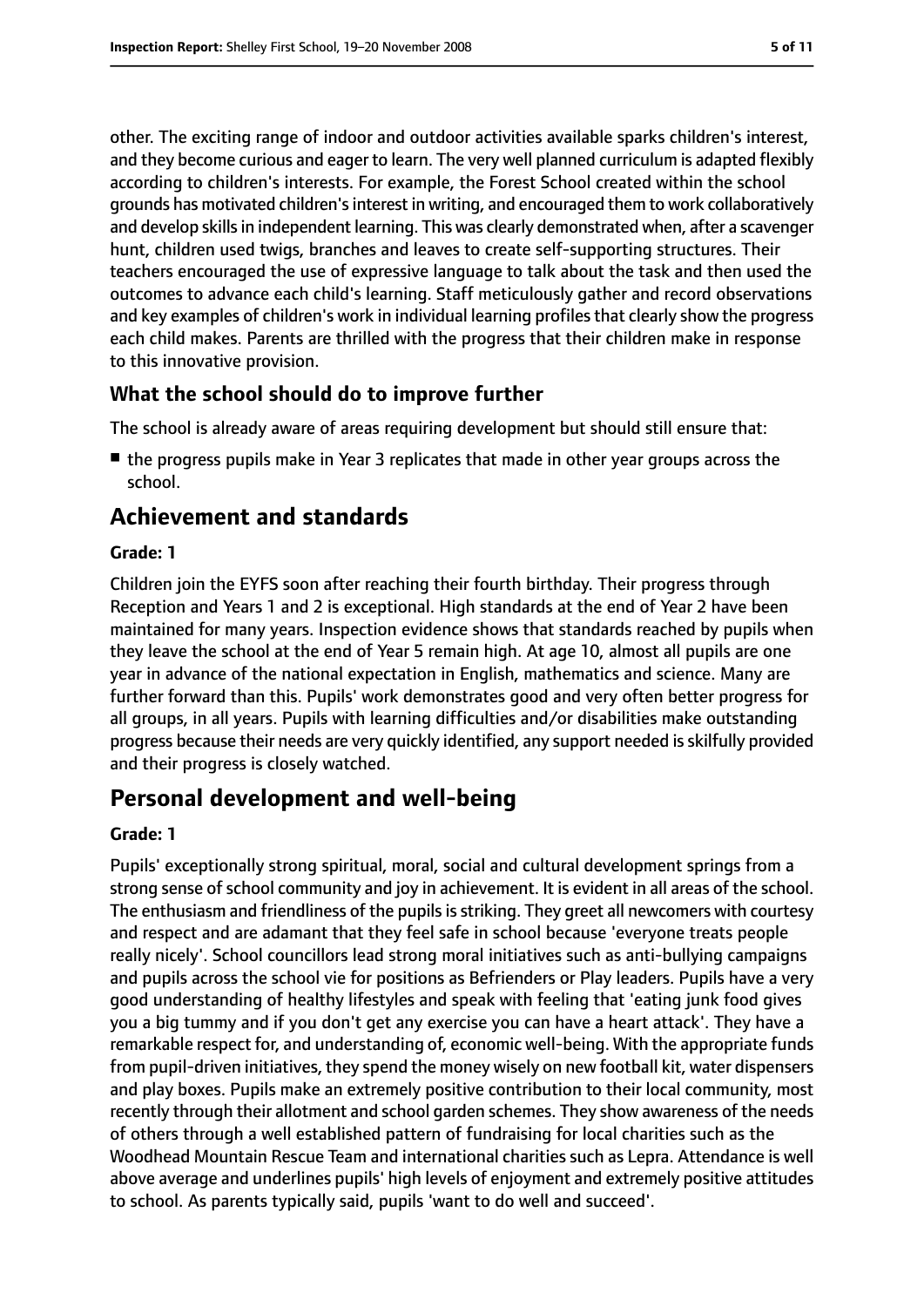# **Quality of provision**

# **Teaching and learning**

#### **Grade: 1**

All classrooms are colourful, vibrant and attractive places for pupils to be. Exciting and challenging teaching, with lessons delivered at relentless pace, ensures that learning takes place rapidly. In the very best lessons, teachers challenge pupils to think for themselves and demand explanations for any opinion offered. This extends pupils' speaking and listening skills. Refreshing touches of humour help pupils to see learning as fun and contribute significantly to the exceptional progress pupils make in many lessons. Relationships between adults and pupils are excellent and behaviour is extremely well managed in all lessons. Pupils who find work difficult are well supported by classroom assistants and by their fellow pupils. This extra dimension adds significantly to the very inclusive nature of the school, and brings the school motto 'Together we succeed' into working reality. Teachers' marking of pupils work is regular, celebratory and informative.

#### **Curriculum and other activities**

#### **Grade: 1**

The excellent curriculum inspires pupils' academic learning and personal development. It attracts pupils into adopting a creative approach to thinking and writing, and into taking responsibility for their own learning. The grounds of the school are used imaginatively to promote pupils' understanding of the natural world, sustainable developments, and their role in contributing to an eco friendly society. Pupils' cultural development and self-expression benefit enormously from music, art and drama specialists in the school. High quality art displays fill every corridor and classroom wall, and the school is regularly enlivened with music and singing. Modern foreign languages permeate the curriculum and the school, where registration is often taken in French. Every opportunity is taken to utilise modern technologies as tools to support pupils' learning. All are brought together in themed 'Creative Weeks' where learning across a range of subjects is successfully linked together. Large numbers of pupils engage in the wide range of extra-curricular activities provided, many of them run by outside specialists or members of local community.

#### **Care, guidance and support**

#### **Grade: 1**

All the necessary arrangements to safeguard pupils and look after their welfare meet current requirements. Vulnerable pupils are very well cared for and the school has very close contacts with outside agencies to ensure pupils' well-being. Parents are very happy with the care taken by the school, with many commenting that their children 'feel safe and cared for', and have 'no fears or concerns with any part of the daily school routine'. Pupils are highly motivated because of the excellent academic guidance they receive. They consistently meet the challenging targets they are set. Pupils' learning is tracked carefully and interventions made if pupils are seen to be faltering in their progress.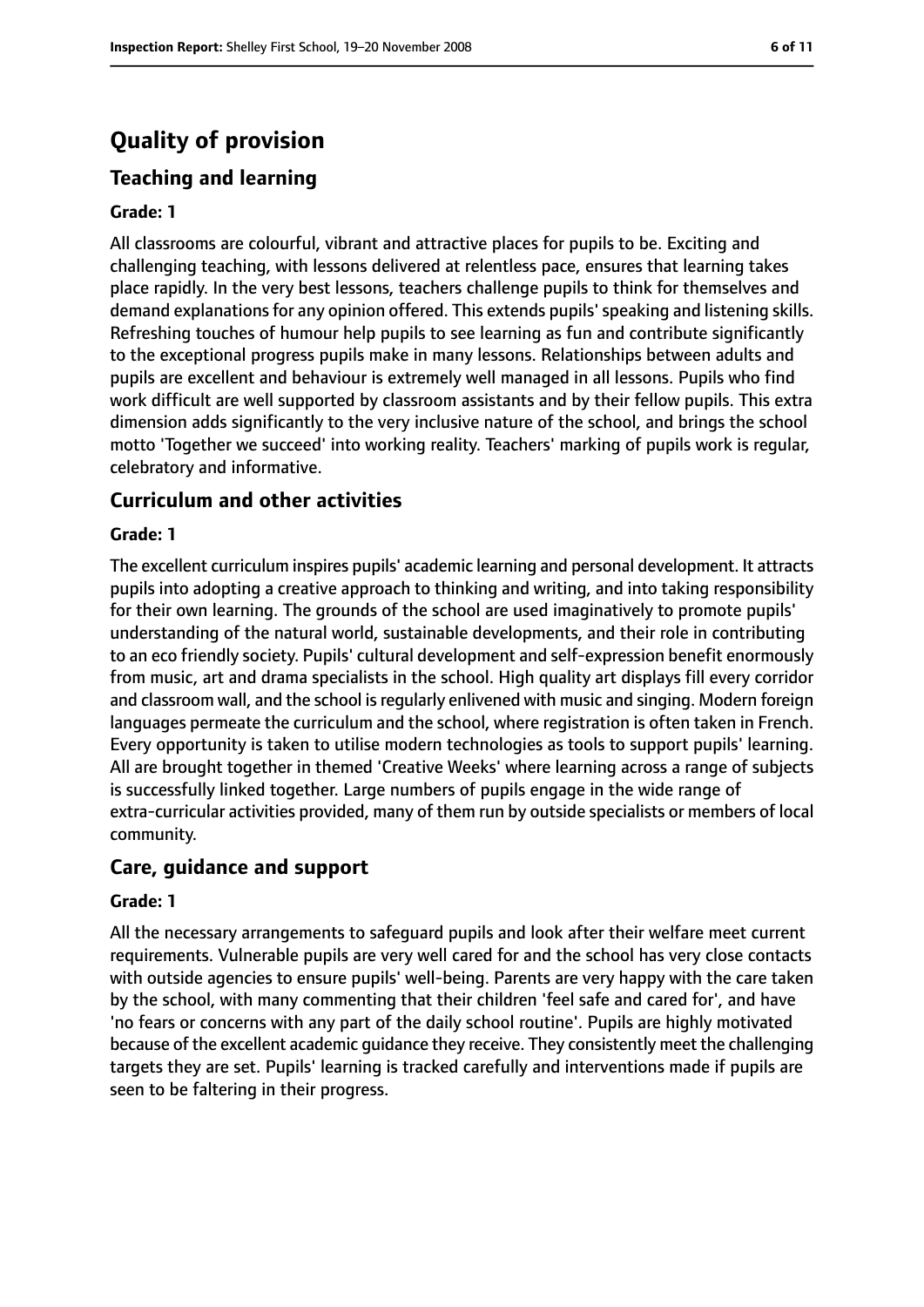## **Leadership and management**

#### **Grade: 1**

The headteacher, her leadership group, staff and governors hold the same vision of the school as a learning community where each child can be inspired to blossom fully. They work as a united, dynamic, skilful and dedicated team, constantly watching and measuring what the pupils are doing. Because of this, they know precisely where the school is strong, and quickly recognise areas that may need development. All team members are fully aware of their roles and responsibilities. School improvement is seen as being a continuing process. Staff understand and are able to carry out all the steps needed to sustain that process. Expectations of what pupils can do and achieve are high and challenging, individual and group targets are set accordingly. The school's provision for community cohesion is strong and certain. It reflects the ethical stance the school adopts to equality of opportunity and fairness and respect for all. Members of the governing body are generous with their time, and active around the school. They know the school in detail and the support and challenge they provide is outstanding.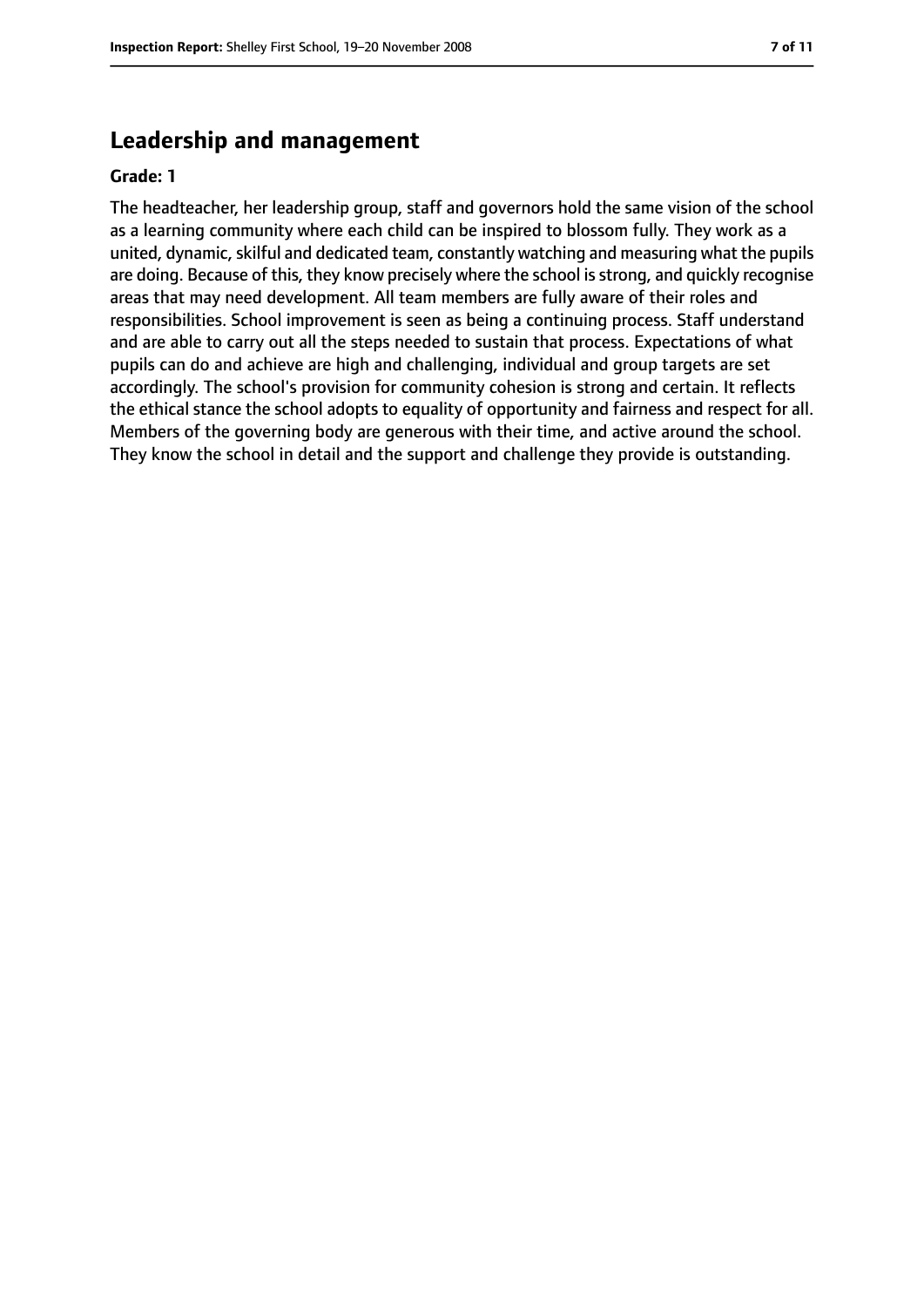**Any complaints about the inspection or the report should be made following the procedures set out in the guidance 'Complaints about school inspection', which is available from Ofsted's website: www.ofsted.gov.uk.**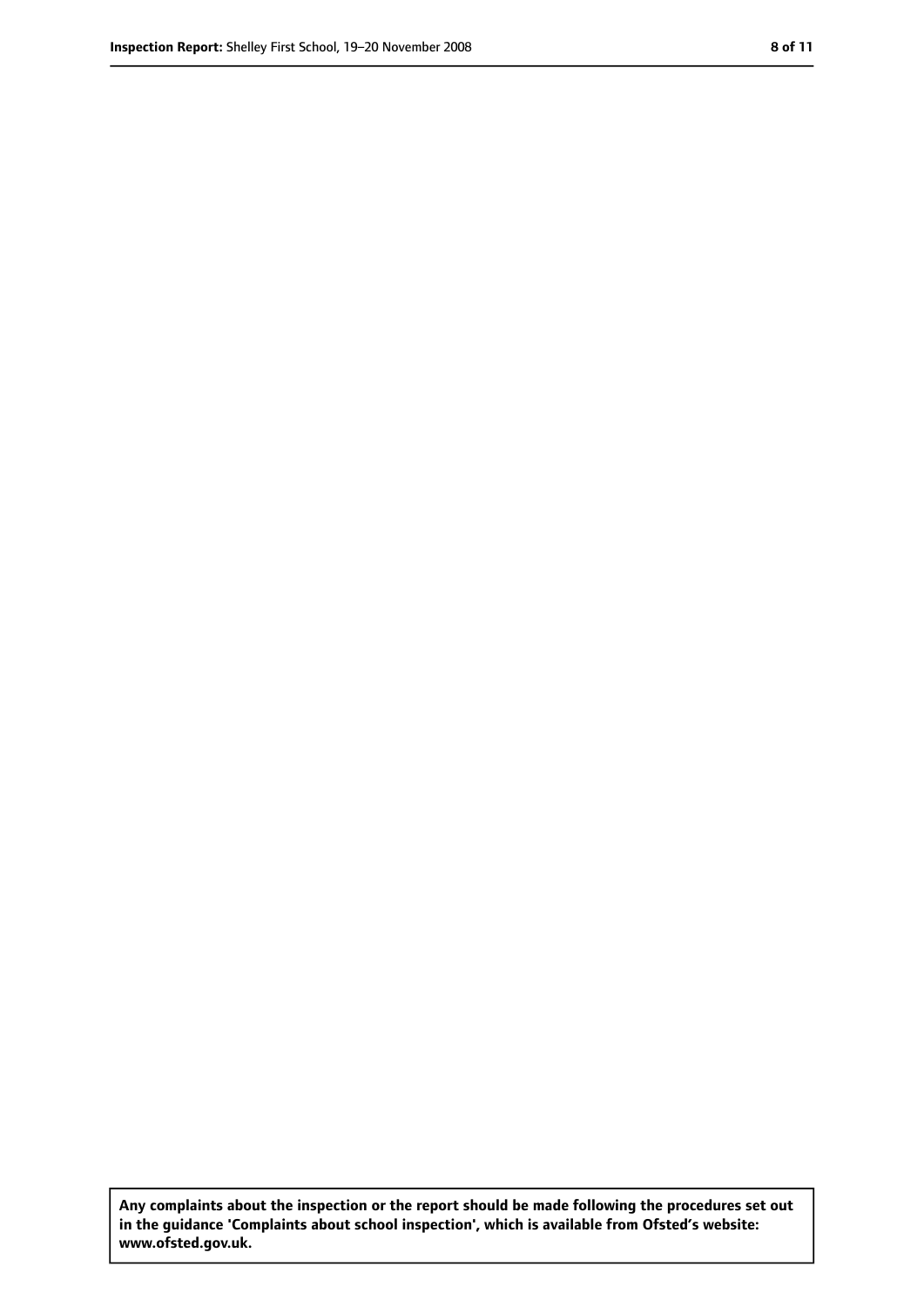# **Inspection judgements**

| \ Key to judgements: grade 1 is outstanding, grade 2 good, grade 3 satisfactory, and | <b>School</b>  |
|--------------------------------------------------------------------------------------|----------------|
| arade 4 inadequate                                                                   | <b>Overall</b> |

#### **Overall effectiveness**

| How effective, efficient and inclusive is the provision of<br>education, integrated care and any extended services in meeting the<br>needs of learners? |     |
|---------------------------------------------------------------------------------------------------------------------------------------------------------|-----|
| Effective steps have been taken to promote improvement since the last<br>inspection                                                                     | Yes |
| How well does the school work in partnership with others to promote learners'<br>well being?                                                            |     |
| The capacity to make any necessary improvements                                                                                                         |     |

# **Effectiveness of the Early Years Foundation Stage**

| How effective is the provision in meeting the needs of children in the<br>l EYFS?            |  |
|----------------------------------------------------------------------------------------------|--|
| How well do children in the EYFS achieve?                                                    |  |
| How good are the overall personal development and well-being of the children<br>in the EYFS? |  |
| How effectively are children in the EYFS helped to learn and develop?                        |  |
| How effectively is the welfare of children in the EYFS promoted?                             |  |
| How effectively is provision in the EYFS led and managed?                                    |  |

#### **Achievement and standards**

| How well do learners achieve?                                                  |  |
|--------------------------------------------------------------------------------|--|
| The standards <sup>1</sup> reached by learners                                 |  |
| How well learners make progress, taking account of any significant variations  |  |
| between groups of learners                                                     |  |
| How well learners with learning difficulties and/or disabilities make progress |  |

## **Annex A**

<sup>&</sup>lt;sup>1</sup>Grade 1 - Exceptionally and consistently high; Grade 2 - Generally above average with none significantly below average; Grade 3 - Broadly average to below average; Grade 4 - Exceptionally low.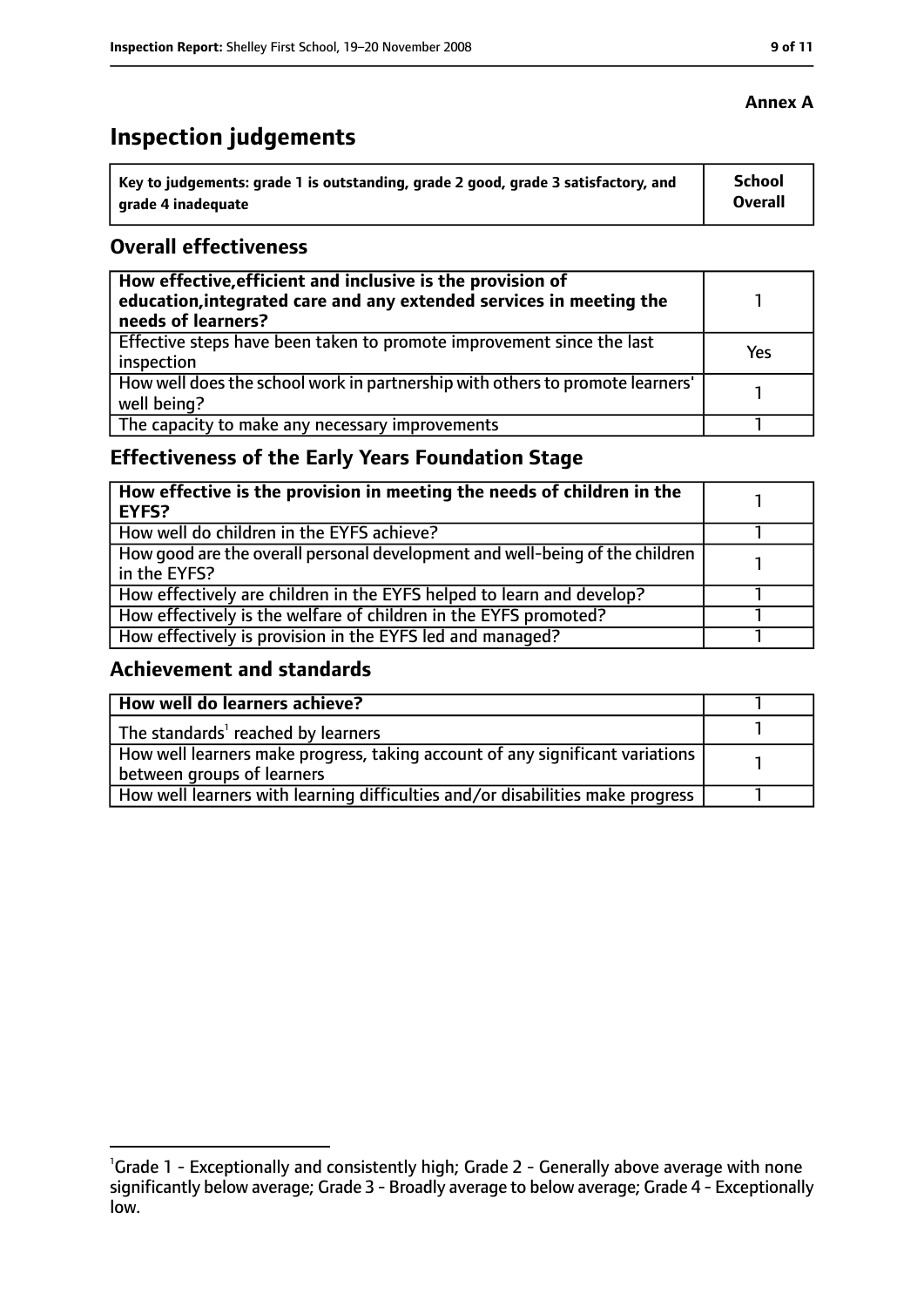# **Personal development and well-being**

| How good are the overall personal development and well-being of the<br>learners?                                 |  |
|------------------------------------------------------------------------------------------------------------------|--|
| The extent of learners' spiritual, moral, social and cultural development                                        |  |
| The extent to which learners adopt healthy lifestyles                                                            |  |
| The extent to which learners adopt safe practices                                                                |  |
| The extent to which learners enjoy their education                                                               |  |
| The attendance of learners                                                                                       |  |
| The behaviour of learners                                                                                        |  |
| The extent to which learners make a positive contribution to the community                                       |  |
| How well learners develop workplace and other skills that will contribute to<br>their future economic well-being |  |

# **The quality of provision**

| How effective are teaching and learning in meeting the full range of<br>learners' needs?              |  |
|-------------------------------------------------------------------------------------------------------|--|
| How well do the curriculum and other activities meet the range of needs and<br>interests of learners? |  |
| How well are learners cared for, quided and supported?                                                |  |

# **Leadership and management**

| How effective are leadership and management in raising achievement<br>and supporting all learners?                                              |            |
|-------------------------------------------------------------------------------------------------------------------------------------------------|------------|
| How effectively leaders and managers at all levels set clear direction leading<br>to improvement and promote high quality of care and education |            |
| How effectively leaders and managers use challenging targets to raise standards                                                                 |            |
| The effectiveness of the school's self-evaluation                                                                                               |            |
| How well equality of opportunity is promoted and discrimination eliminated                                                                      |            |
| How well does the school contribute to community cohesion?                                                                                      |            |
| How effectively and efficiently resources, including staff, are deployed to<br>achieve value for money                                          |            |
| The extent to which governors and other supervisory boards discharge their<br>responsibilities                                                  |            |
| Do procedures for safequarding learners meet current government<br>requirements?                                                                | <b>Yes</b> |
| Does this school require special measures?                                                                                                      | <b>No</b>  |
| Does this school require a notice to improve?                                                                                                   | No         |